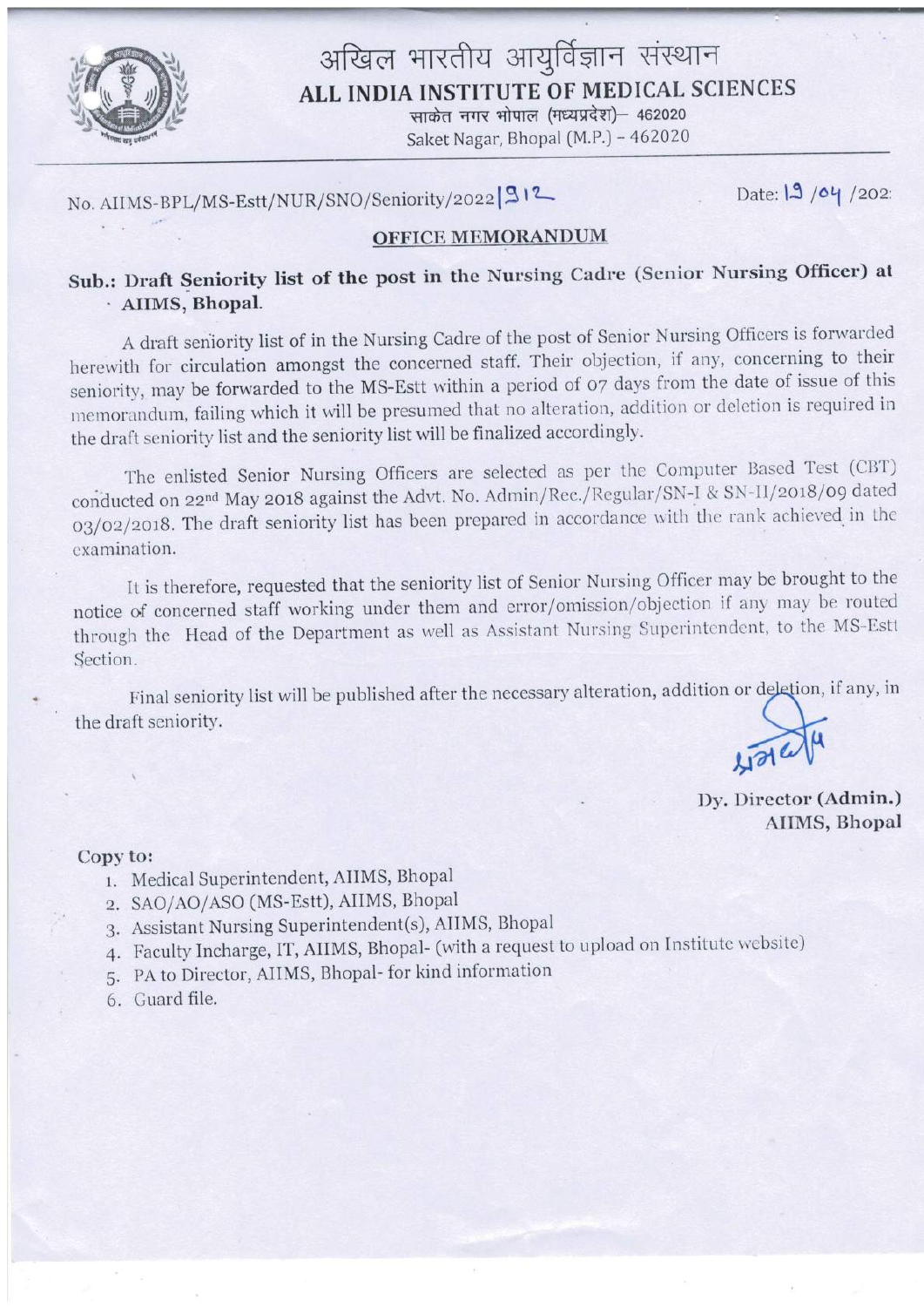#### Category Selected Seniority Name Employee ID Date of Joining Date of Birth Rank in exanl No As Raveesh Kaimal 1 TV | ABNBR10042 | 5-Nov-2018 | 31-May-1987 | 2 | UR | UR 2. Suchithra. P. ABNBR10028 | 8-Oct-2018 | 20-May-1990 | 5 | UR | UR Sandeep Kumar 3 Mandapalli | ABNBR10046 | 5-Dec-2018 | 30-Mar-1989 | 7 | SC | UR 4 Sabitha K.K | ABNBR10045 | 5-Dec-2018 | 21-May-1992 | 11 | OBC | UR 5 Athul Krishnan ABNBR10041 5-Nov-2018 20-May-1986 12 UR UR 6 | Khushboo Patel | ABNBR10048 | 3-Jan-2019 | 12-Sep-1991 | 22 | OBC | UR 7 R.Lakshmi ABNBR10047 27-Dec-2018 30-Dec-1985 23 SC UR 8 | Kenchappa S | ABNBR10043 | 6-Nov-2018 | 4-Apr-1988 | 25 | OBC | UR 9 Shraddha Singh ABNBR10002 20-Aug-2018 7-Jul-1992 28 UR UR ..10 Linda Liz E.A. ABNBRlOO3T 3-Nov-2018 <sup>2</sup>5-Feb- 1984 30 UR UR 11 Rahul S.R. ABNBR10010 6-Sep-2018 25-May-1987 34 UR UR 12 | Amy Thomas | ABNBR10029 | 10-Oct-2018 | 11-Jul-1989 | 35 | UR | UR 13 Deepak Yadav | ABNBR10021 | 3-Oct-2018 | 18-Dec- 1990 | 37 | OBC | UR 14 · Siva Priya.M.I. ABNBR10039 3-Nov-2018 5-Jul-1986 38 UR UR (Priya Jiju) Kapil Kumar  $\tilde{\boldsymbol{\theta}}$ Darii ABN81110025 5-Oct-2018 21-Ang-1986 ?() OBC [JR 15 Kanhaiyalal 1.6 Rathor ABNBR10007 6-Sep-2018 1-Apr-1992 43 OBC UR<br>Rathor 17 | Kokila C | ABNBR10027 | 8-Oct-2018 | 24-Apr-1985 | 44 | UR | UR 18 Bibini Baby | ABNBR10032 | 12-Oct-2018 | 5-Apr-1989 | 45 | UR | UR 19 Selma Jose | ABNBR10038 | 3-Nov-2018 | 21-May-1986 | 46 | UR | UR Ashish Kumar 20 Hada | ABNBR10005 | 4-Sep-2018 | 25-Apr-1988 | 47 | UR | UR<br>Hada 21 Jiju P.J. | ABNBR10035 | 3-Nov-2018 | 19-Aug-1986 | 48 | UR | UR Hemant Kumar 22 Kushwah ABNBR10006 6-Sep-2018 11-Oct-1991 53 OBC OBC 23 | Manoj Dhakar | ABNBR10031 | 10-Oct-2018 | 1-Jul-1987 | 60 | OBC | OBC 24 Surendra Meena | ABNBR10033 | 24-Oct-2018 | 18-Aug-1990 | 65 | ST | ST 25 Arun Aravind ABNBR10012 7-Sep-2018 4-Nov-1991 66 OBC OBC 26 P.Vani | ABNBR10018 | 20-Sep-2018 | 13-Jun-1980 | 67 | OBC | OBC

 $\begin{array}{c|c|c|c|c|c} \hline \text{Chundawat} & \text{ABNBR10063} & \text{26-Aug-2019} & \text{7-Nov-1986} & \text{68} & \text{UR} & \text{UR} \end{array}$ 

#### DRAFT SENIORITY LIST OF SENIOR NURSING OFFICER

v

27

Digpal Singh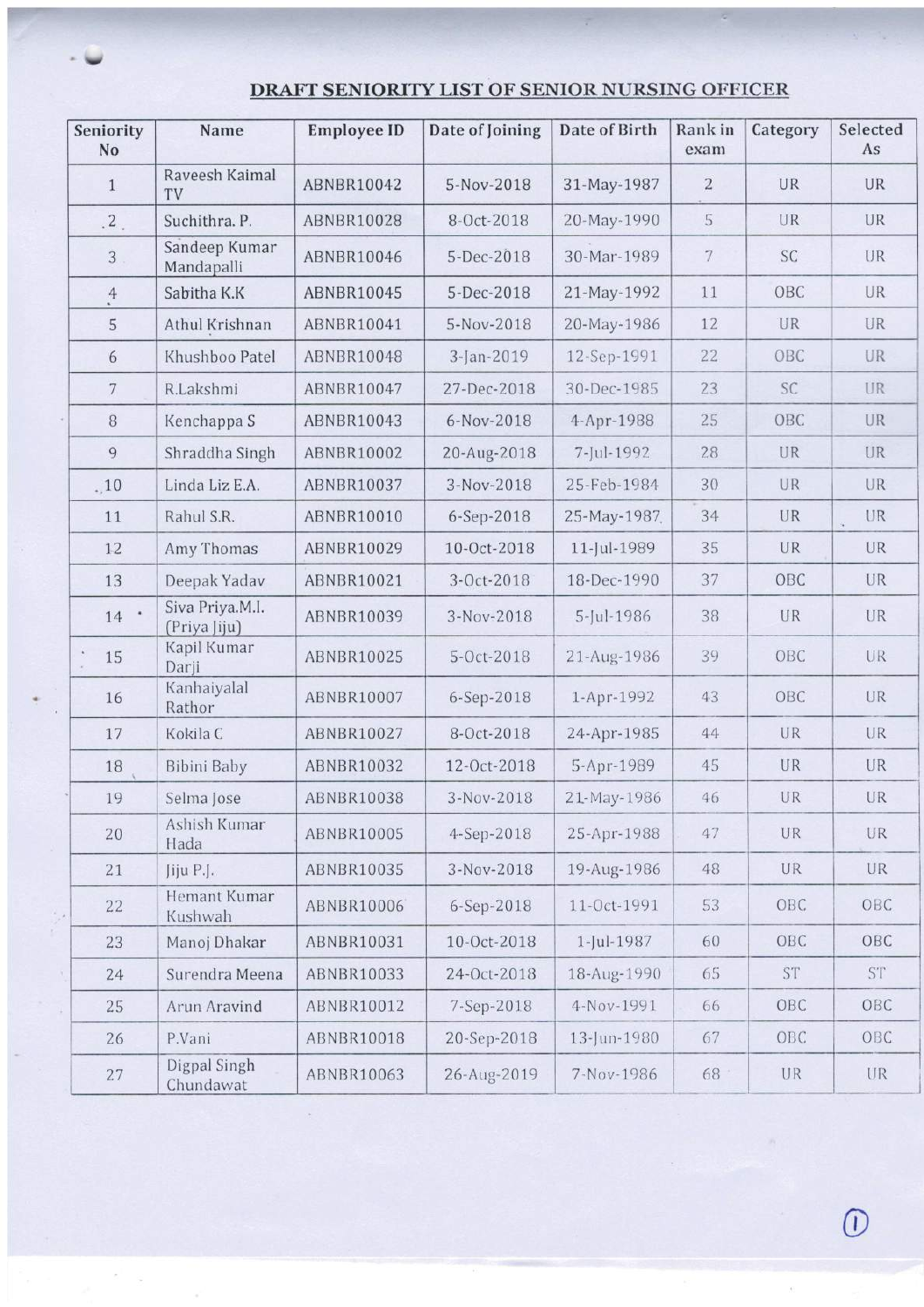# DRAFT SENIORITY LIST OF SENIOR NURSING OFFICER

 $\lambda$ 

| Seniority<br>No | Name                           | <b>Employee ID</b> | Date of Joining | Date of Birth | Rank in    | Category  | Selected                 |
|-----------------|--------------------------------|--------------------|-----------------|---------------|------------|-----------|--------------------------|
| 28              | Sarvesh<br>Kaushlam<br>Dhakar  | ABNBR10034         | 1-Nov-2018      | 17-Sep-1986   | exam<br>72 | OBC       | As<br>OBC                |
| .29             | Mahesh Kumar<br>Patidar        | ABNBR10055         | 12-Jul-2019     | 15-Oct-1990   | 75         | UR        | UR                       |
| 30              | Midhun Kumar.<br>M.            | ABNBR10003         | 27-Aug-2018     | 19-Mar-1992   | 76         | OBC       | OBC                      |
| 31              | Anju U                         | ABNBR10051         | 1-Jul-2019      | 21-May-1986   | 80         | <b>UR</b> | UR                       |
| 32              | Shemeer Shaji                  | ABNBR10050         | 1-Feb-2019      | 18-Aug-1987   | 81         | OBC       | OBC                      |
| 33              | Kiran                          | ABNBR10071         | 1-Oct-2019      | 15-Nov-1991   | 84         | UR        |                          |
| 34              | Arvind Kumar                   | ABNBR10040         | 5-Nov-2018      | 10-Jul-1987   | 85         | OBC       | UR                       |
| 35              | Manoj Kumar<br>Prajapati       | ABNBR10013         | 7-Sep-2018      | 30-Aug-1991   | 87         | OBC       | OBC<br>OBC               |
| 36              | Jaseel P                       | ABNBR10044         | 5-Dec-2018      | 16-Oct-1990   | 90         | OBC       | ОВС                      |
| 37              | Om Prakash<br>Lovevanshi       | <b>ABNBR10015</b>  | 14-Sep-2018     | 26-Nov-1990   | 92         | OBC       | OBC                      |
| 38              | Vikrampuri<br>Goswami          | ABNBR10004         | 27-Aug-2018     | 5-Aug-1982    | 93         | OBC       | ОВС                      |
| 39              | Rakhi O<br>Muraleedharan       | ABNBR10066         | 29-Aug-2019     | 15-Aug-1987   | 94         | UR        | <b>UR</b>                |
| 40              | Kuldeep Singh                  | <b>ABNBR10058</b>  | 9-Aug-2019      | 15-Oct-1990   | 98         | UR        | <b>UR</b>                |
| 41              | Santhosh Kumar<br>Chennapatnam | ABNBR10023         | 4-Oct-2018      | 19-Jun-1989   | 101        | OBC       | OBC                      |
| 42 <sup>°</sup> | Sunita Solanki /<br>Pappadwal  | ABNBR10026         | 6-Oct-2018      | 5-Jun-1983    | 108        | SC        | <b>SC</b>                |
| 43              | Dixon. P                       | ABNBR10056         | 19-Jul-2019     | 24-Dec-1989   | 109        | OBC       | UR                       |
| 44              | Sasmita Patra                  | ABNBR10060         | 16-Aug-2019     | 14-Jun-1989   | 120        | OBC       | OBC                      |
| 45              | Hari Prasad<br>Meena           | ABNBR10022         | 3-Oct-2018      | 14-Jan-1990   | 121        | <b>ST</b> | $\mathcal{S}\mathcal{T}$ |
| 46              | Kalu Lal Meena                 | ABNBR10001         | 20-Aug-2018     | 16-Jun-1985   | 123        | <b>ST</b> | <b>ST</b>                |
| 47              | Ganesh Nath                    | ABNBR10054         | 8-Jul-2019      | 10-Jun-1990   | 128        | OBC       | OBC                      |
| 48              | Sachithra V.P.                 | ABNBR10064         | 26-Aug-2019     | 28-Jun-1990   | 133        | <b>UR</b> | <b>UR</b>                |
| 49              | Veena S                        | ABNBR10061         | 20-Aug-2019     | 24-Apr-1991   | 140        | UR        | UR                       |
| 50              | Nevedita Parihar               | ABNBR10057         | 5-Aug-2019      | 4-Aug-1991    | 142        | <b>UR</b> | UR                       |
| 51              | Muhammed<br>Riyaz K P          | <b>ABNBR10068</b>  | 6-Sep-2019      | 5-Oct-1991    | 143        | OBC       | OBC                      |
| 52              | Karthik P                      | ABNBR10059         | 13-Aug-2019     | 2-Jun-1991    | 147        | OBC       | OBC                      |

 $\mathcal{L}_{\mathcal{A}}$  $\Delta$